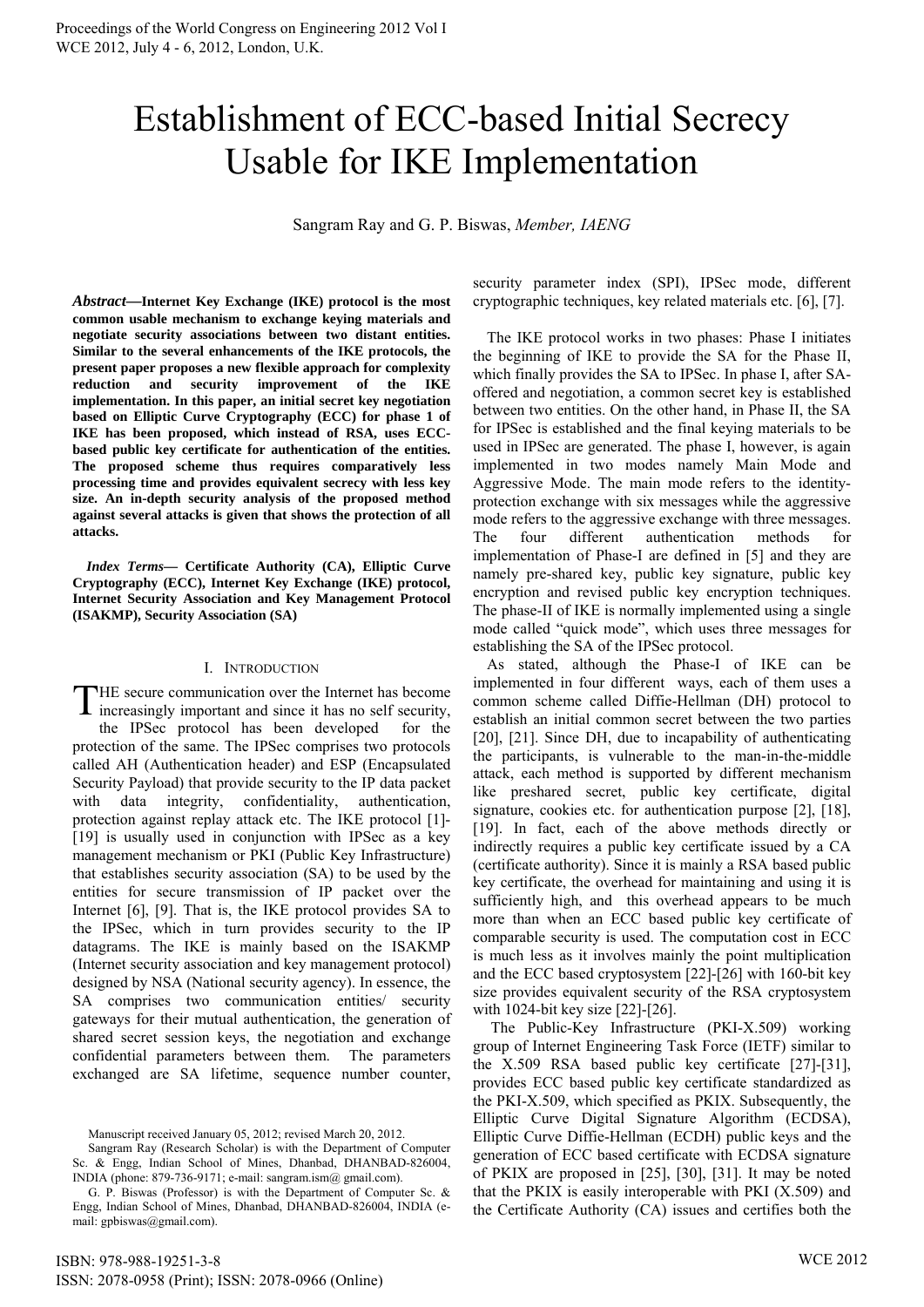certificates. Thus, the efficient ECC based certificate scheme PKIX can be implemented on the existing PKI infrastructure, and the present paper without additional overheads uses it for the implementation of the phase I of IKE protocol.

In brief, this paper addresses the development of an initial secret key negotiation protocol usable for IKE implementation based on PKIX in elliptic curve cryptosystem. We assume that the existing tree-type hierarchical model [27]-[29] for CAs with PKI is capable for creating, storing, issuing and revoking any number of PKIX certificates. This model verifies the ECC based public keys of any entity in a chaining fashion from leave nodes towards the root of the tree, where the root CA, which has self-signed, self-issued certificate, completes the verification processes. All intermediate CAs issue certificates to the entities to relief the burden of the root CA and participate in the chaining verification process as mentioned above.

The remaining parts of the paper are organized as follow. Section 2 briefly introduces the basics of the Elliptic Curve Cryptography (ECC), computational problems in ECC and ECC-based public key certificate generation based on PKIX-X.509. In section 3, the ECC-based initial secret key negotiation protocol usable for IKE implementation is proposed. The security analysis of our proposed protocol against different related attacks is given in section 4. Finally, section 5 concludes the paper.

#### II. PRELIMINARIES

To facilitate understanding of our proposed scheme, the following articles on ECC cryptosystem are briefly introduced.

## *A. Elliptic Curve Cryptography (ECC)*

The elliptic curve cryptosystem [22], [26] was initially proposed by Koblitz [23] and then Miller [24] in 1985 to design public key cryptosystem and presently, it becomes an integral part of the modern cryptography.

Let *E/Fp* denotes an elliptic curve *E* over a prime finite field *Fp*, can be defined by the following equation

$$
y^2 = x^3 + ax + b, \qquad - (1)
$$

where,  $a, b \in F_n$ and the discriminate  $D = 4a^3 + 27b^2 \neq 0$ 

The points on *E/Fp* together with an extra point *O* called the point at infinity used for additive identity form an additive group *A* as

$$
A = \{(x, y) : x, y \in F_p, E(x, y) = 0\} \cup \{0\} \quad (2)
$$

Let the order of *A* be *n*, which is very large and it can be defined as  $n \times G$  *mod*  $q = O$ , where G is the generator of A. The *A* be a cyclic additive group under the point addition "<sup>+</sup>" defined as follows:  $P + O = P$ , where  $P \in A$ .

The scalar point multiplication over *A* can be defined as

$$
tP = P + P + \dots + P \text{ (t times)} - (3)
$$

If  $P, Q \in A$ , the addition  $P + Q$  be a point *-R* (whose inverse is  $R$  with only changing the sign of  $\nu$  coordinate value and lies on the curve) on the  $E/F<sub>P</sub>$  such that all the points *P, Q* and *–R* lie on the straight line, i.e., the straight line cuts the curve at *P*, *Q* and  $-R$  points. Note that if  $P = Q$ , it becomes a tangent at *P* or *Q* that intersects the curve at the point *–R*.

The security strength of the ECC lies on the difficulty of solving the Elliptic Curve Discrete Logarithm Problem (ECDLP) [22]-[24] and it provides same level of security of RSA with less bit-size key. An overview of ECC is given below:

#### *B. Computational Problems*

Similar to the DH problem (known as discrete logarithm problem), some computational problems on ECC are defined below, where it is assumed that they have not any polynomial time algorithm.

*Elliptic Curve Discrete Logarithm Problem (ECDLP)* 

Given  $Q, R \in A$ , find an integer  $k \in F_n^*$  such that  $R = k \cdot Q$ .

*Computational Diffie-Hellman Assumption (CDHA)* 

Given  $P, xP, yP \in A$ , it is hard to compute  $xyP \in A$ .

*Decisional Diffie–Hellman Problem (DDHP)* 

Given  $P$ ,  $aP$ ,  $bP$ ,  $cP \in G$  for any  $a, b, c \in F_n^*$ , decide whether or not  $cP = abP$ .

## *C. ECC Based Certificate*

As stated earlier, the ECC based certificate has been standardized by IETE as PKIX-X.509, which is almost similar to another standard X.509 with a main difference of using ECC based public key signed by the ECDSA. A simple ECC-based X.509 certificate format [25] to combine user's identity and the ECC-based public key proposed by ITU (International Telecommunication Union) is described in "Fig. 1".



Fig.1. ECC-based X.509 Certificate Format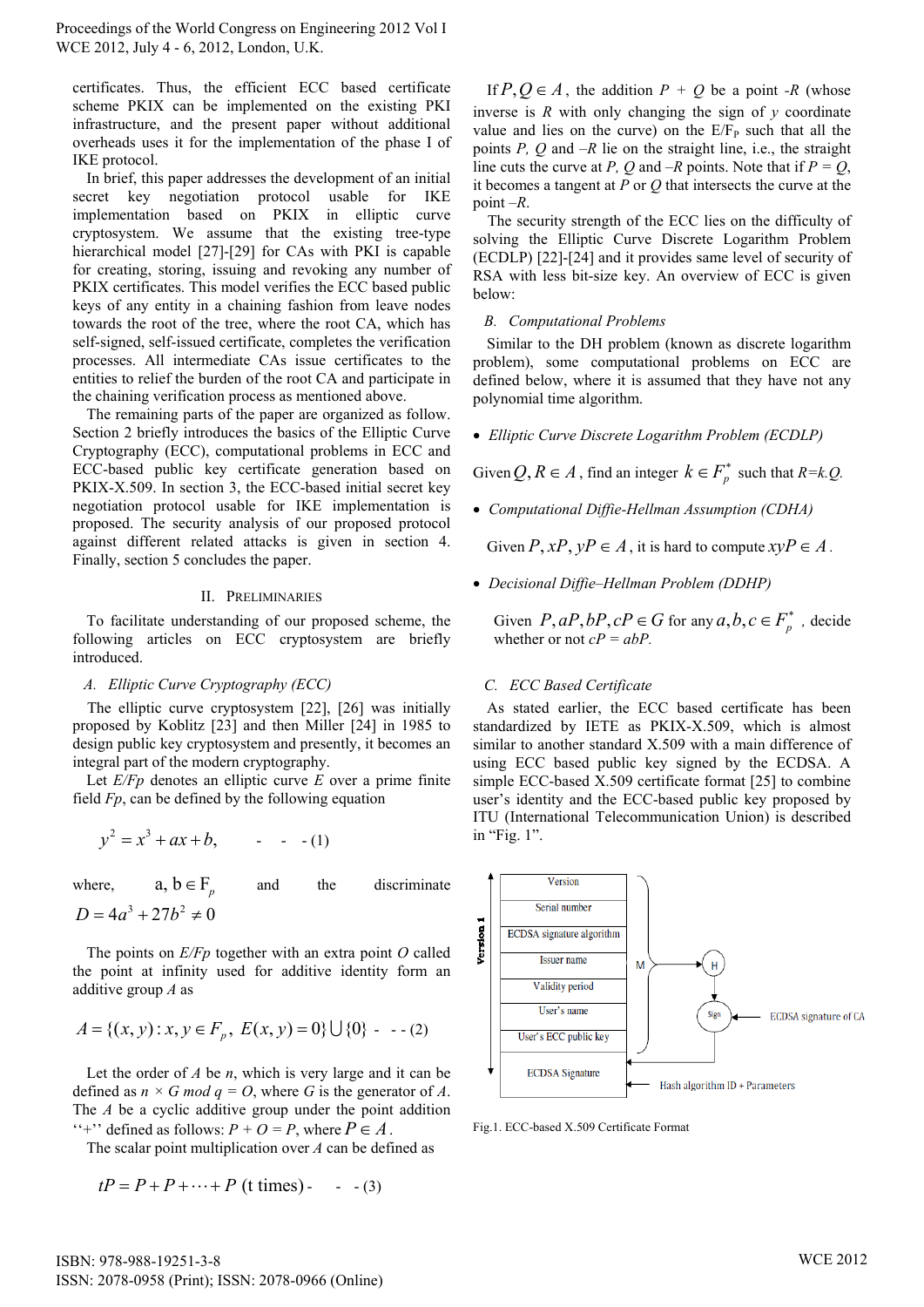## III. PROPOSED ECC BASED PHASE I OF IKE PROTOCOL

In this section, the proposed initial secrecy establishment scheme required for IKE protocol is discussed. The notations used are given below.

- *A. Notations Used*
- *p, n* Two large prime numbers;
- *Fp* A finite field;
- *E* An elliptic curve defined on *Fp* with prime order *n*;
- *G* The group of elliptic curve points on *E*;
- *P* A point on elliptic curve *E* with order *n*;
- *H ()* One-way hash function (e.g. SHA1, MD5);
- *I* Initiator;
- *R* Responder;
- *HDR* ISAKMP-Header;
- *SA<sub>PROP</sub>* Security association proposal of *I*;
- *SA<sub>SELEC</sub>* Security association selected by *R*;
- $ID<sub>I</sub>$  Identity of initiator *I*;
- $ID_R$  Identity of responder *R*;
- $CA<sub>I</sub>$  Public key certificate of initiator *I*;
- $CA_R$  Public key certificate of responder *R*;
- $(s_i, V_i)$  *I*'s private/public key pair, where  $V_I = s_I P$ ;
- $(s_R, V_R)$  *R*'s private/public key pair, where  $V_R = s_R P$ ;

## B. *The Proposed Protocol*

The initiator *I* and the responder *R* initially collect ECC based public key certificate from CA and start to exchange five messages for negotiation of initial secrecy as shown in "Fig. 2". Note that each certificate contains a user's public key and the signature of the CA over the hash value of the public key, user-ID, issue-date, issuer-name etc using ECDSA algorithm.

The messages *1* to *3* as shown are the parameters for negotiation as well as the mutual authentication of *I* and *R* through ECC-based public key certificate, where the messages are preceded by *HDR*, the standard ISAKMP message format that contains the information required by the protocol to maintain state, process payloads, and possibly to prevent *replay attack* and *denial-of-service attack*. The ISAKMP-Header format contains the following fields:

- Initiator's Cookie (8 bytes)
- Responder's Cookie (8 bytes)
- Next Payload (1 byte)
- Major Version (4 bits)
- Minor Version (4 bits)
- Exchange Type (1 bytes)
- Flags  $(1 \text{ byte})$
- Message ID (4 bytes)
- $\bullet$  Length (4 bytes)

The cookie of either initiator  $(C_I)$  or responder  $(C_R)$  may be formed using the following information as subfields:

- Hash value of the IP address, port number, and protocols
- A secret random number known to the initiator (or responder), and finally

• A timestamp

The initiator and responder in messages *1* and *2* only send their respective cookies, however, in subsequent message headers include both the cookies  $\leq C_I$ ,  $C_R$ >.

The *SAPROP*, a list of cryptographic proposals, is sent by the initiator to the responder for negotiation and  $SA_{SELEC}$ , the cryptographic protocols, is selected by the responder from the list sent by the initiator. If necessary, the responder can reject the entire list sent by *I* and sends back an error message in reply. The proposed protocol comprises five steps, the details of which are given below along with a flow diagram as shown in "Fig. 2".

**Step 1:** *Initiator*  $\rightarrow$  *Responder: HDR, SA<sub>PROP</sub>, CA*<sub>*I</sub>*</sub>

The initiator generates cookie  $C_I$  and send his SA proposal *SAPROP* and ECC-based public key certificate *CAI*.

**Step2:** *Responder → Initiator: HDR, SASELEC, CAR,*   $E_{K_v}(ID_R, U_R)$ 

> The responder selects the cryptographic proposal *SASELEC* from *SAPROP*, generates his cookie *CR* and calculates the following parameters:

- (i) A random number  $k_R$  from [1, n-1],
- (ii) A secret key  $K_x$  for symmetric encryption  $using K = S_R \cdot V_I = S_R \cdot S_I \cdot P = (K_X, K_Y),$
- (iii) A private value  $U_R = k_R \cdot V_R = (k_R \cdot s_R) \cdot P$ , which is then encrypted with his identity using the symmetric key  $K_X$  as obtained in (ii).

The responder now sends  $S\!A<sub>SELECT</sub>$ , ECC certificate and the encrypted *(IDR, UR)* to the initiator.

**Step 3:** *Initiator*  $\rightarrow$  *Responder: HDR,*  $E_{\text{Ker}}(ID_{L} U_{I})$ 

The initiator similarly computes the following:

- (i) The decryption key  $K_X$  by  $using K = s_I \cdot V_R = s_I \cdot s_R \cdot P = (K_X, K_Y),$
- (ii) Obtain  $U_R$  by decrypting  $\mathbf{E}_{\mathbf{K}_T}(ID_R, U_R)$ ,
- (iii) Selects a random number  $k_I$  from [1, n-1],
- (iv) Obtain a private value  $U_I = (k_I \cdot s_I) \cdot P$ , which is then encrypted using  $K_X$  as obtained in (i).

The above values are then sent to the responder as shown in "Fig. 2".

**Step 4:** *Responder → Initiator: HDR,* (*HASH-R*)

After receiving the message, the responder decrypts it using  $K_X$ , compares the received  $ID_I$  with  $ID_I$ stored in initiator's certificate and the cookies as well. If everything is alright, he then calculates the initial secret key to be required in phase II of the IKE as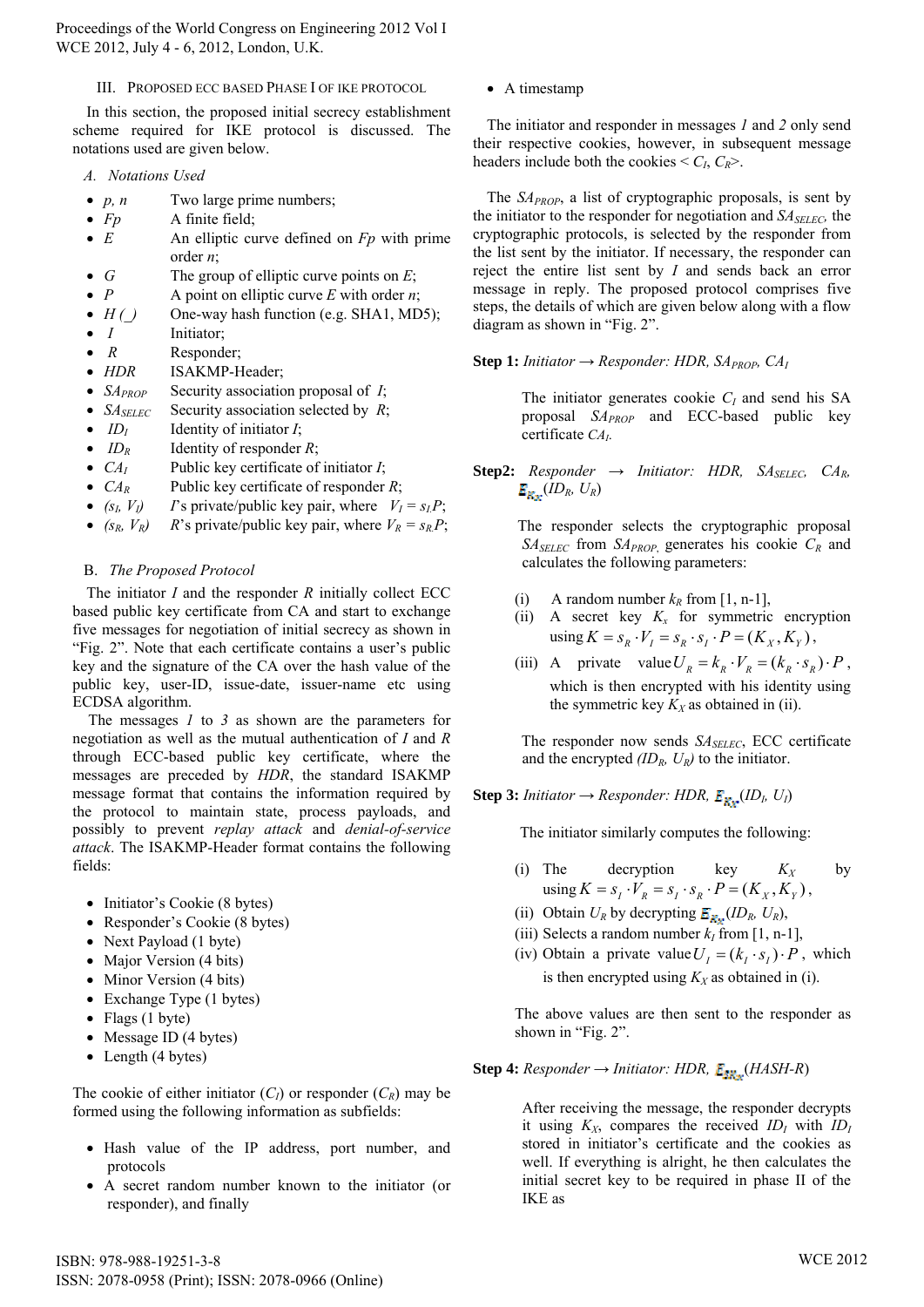$$
SK = (k_R \cdot s_R) \cdot U_I = k_R \cdot s_R \cdot k_I \cdot s_I \cdot P = (SK_x, SK_y)
$$

The *HASH-R* as given below is encrypted with the key *SKx*, the x-coordinate of the secret *SK* and sends to the initiator.

$$
HASH - R = H(U_I || U_R || C_I || C_R || SA_I || ID_R)
$$

**Step 5:** *Initiator*  $\rightarrow$  *Responder: HDR,*  $E_{SR}$  (*HASH-I*)

The Initiator after some comparisons as mentioned in *step 4,* computes the same secret key as

$$
SK = (kI \cdot sI) \cdot UR = kI \cdot sI \cdot kR \cdot sR \cdot P = (SKX, SKY)
$$

The *HASH-R* value send by responder is obtained by decrypting  $E_{SNx}$  (*HASH-R*) using the x-coordinate of *SK* and compared with its own calculated HASH-R. If match is found, the responder becomes authenticated to the initiator; otherwise the protocol execution is terminated.

Finally, the initiator generates the message *HASH-I* as given below, and sends it to the responder after encrypting with the  $SK_x$ , the x-coordinate of the point *SK*.

$$
HASH - I = H(U_I || U_R || C_I || C_R || SA_I || ID_I)
$$

On receiving, the responder decrypts it and compares with his own computed *HASH-I*. If it passes, the responder is assured that the initiator is authenticated and the valid common secret key is negotiated. If not, the responder terminates the execution and closes SA session.



Fig. 2. Proposed Initial Secret Key Negotiation Protocol

It can be seen that the proposed scheme uses four random numbers in establishing the common secret *SK* with users' authentication and thus, according to [32], it can be concluded that the proposed method is well secured as a shared secret with only one random number is assumed to be compromised. The details of the security analysis of the present work against different attacks are discussed in the next section.

#### IV. SECURITY ANALYSIS OF THE PROPOSED PROTOCOL

The in-depth security analysis of the proposed scheme is given in this section. For this, a number of attacks are considered and the protection against each of them is given below.

#### *A. Man-in-the-middle Attack*

Suppose two users *A* and *B* are negotiating a secret key over an open channel in a session and an intruder *C* comes in between and reacts in the way as given below.



As shown, two shared keys are generated and they are− (1) Between *A* and *C*  $K_{AC} = 555$ .  $k_A = 888$ .  $k_C$ , where  $k_A$ and  $k<sub>C</sub>$  are the private keys of the *A* and *C* respectively, and (2) Between *B* and *C*  $K_{BC}$  = 999. $k_C$  = 555. $k_B$ , where  $k_B$  is the private key of *B*. As a result, any encrypted message from *A* to *B* is easily interpreted by *C*, which defined as *man-in-themiddle* attack.

The proposed protocol is free from man-in-middle attack since we have used entity's public key certificate signed by CA. Each certificate binds entity's identity, its public key and other relevant information. Before using an entity's public key, the certificate must be validated by the user. The messages *2* to *3* as shown in "Fig. 2" contain the identity of responder and initiator which are encrypted using ECDH symmetric key generated by either initiator's private key and responder's public key, or responder's private key and initiator's public key. The decrypted identity is compared with the identity stored in the certificate. If match is not found, initiator/responder terminates the process. Thus, our proposed protocol is free from the man-in-the-middle attack.

#### *B. Replay Attack*

Replay attack is an illegal action by which an attacker may take off the legal client by reusing the information obtained from a previous communication between legal entities. In our proposed protocol, an ISAKMP-Header is used in every message exchanged, which contains the initiator/responder's cookie  $(C_1/C_R)$  with other relevant information. The  $C_V/C_R$  is the result of hashing a unique identifier of the peer (such as IP address, port number, and protocol), a secret random number known to the party and *a timestamp*. When initiator/responder sends a message to responder/initiator, it includes its best estimate of the time in cookie. The responder/initiator only accepts messages for which the *timestamp* is within a reasonable tolerance. Now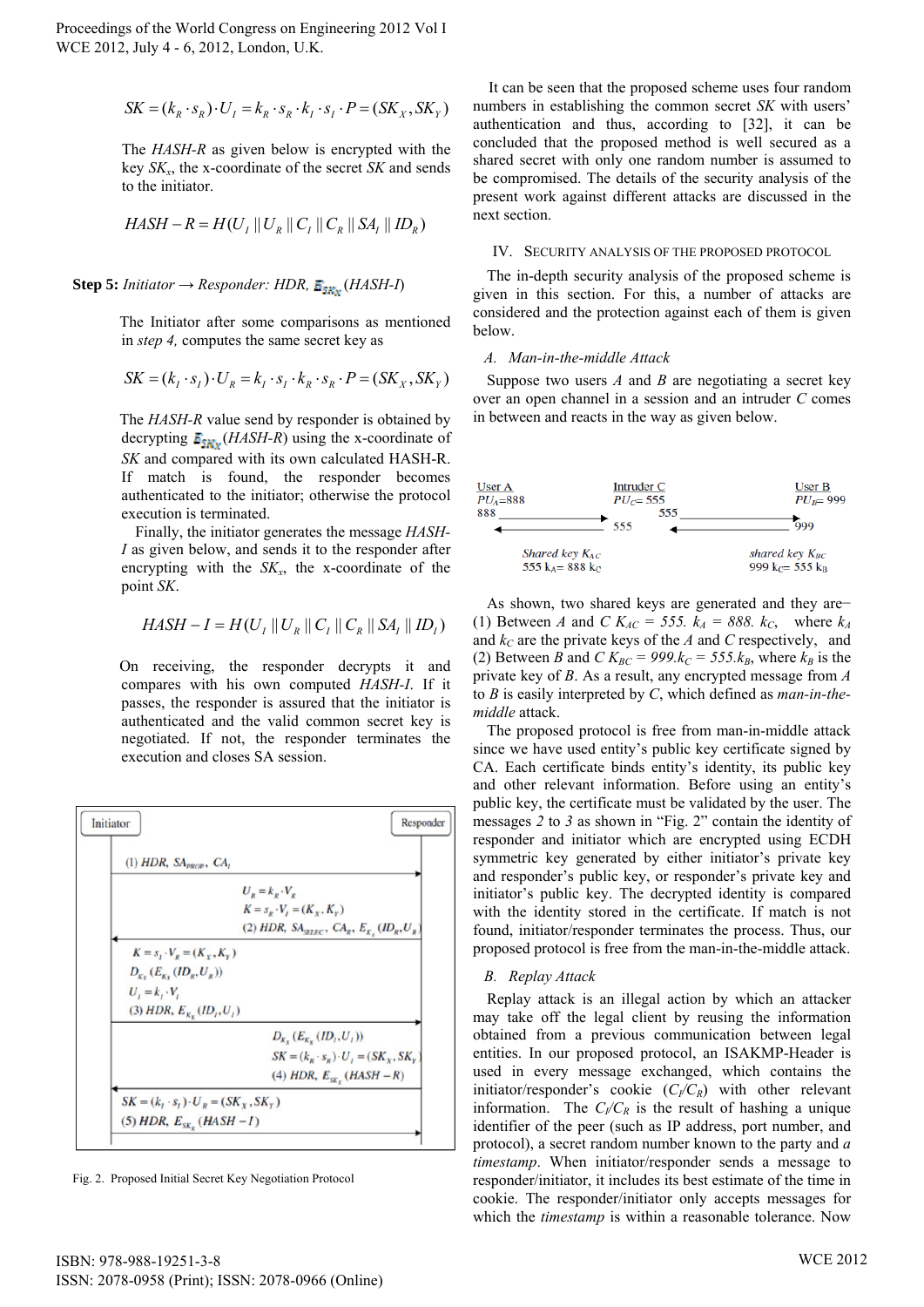suppose an attacker wants to impersonate the initiator/responder by replaying the previous message, the initiator/responder can detect it by comparing with the previous cookie which includes the *timestamp* and terminates the execution as the timestamps are mismatched. Thus our proposed protocol prevents the replay attack.

## *C. Denial-of-service (DoS) Attack*

In our proposed protocol, an ISAKMP-Header *HDR* precedes every message and contains cookies of initiator  $(C_I)$  and responder  $(C_R)$  that can prevent the *denial-ofservice attack*. As the same cookies are accompanied with every massage in our proposed protocol, the DoS is never possible. Because a repeated and unchanged in every message. If an attacker acts as an initiator using a bogus IP address, he does not receive the reply message and thus, he is not capable to return the same cookie to the sender. Thus the denial-of-service attack is not possible.

## *D. Impersonation Attack*

The proposed protocol is free from impersonation attack. If an attacker makes an effort to impersonate the initiator/responder to exchange a session key, then it is impossible for the attacker to figure out  $U_R$ ,  $U_I$  from messages *2* and *3* since these are encrypted by a symmetric secret key *Kx*, known to the initiator and the responder. Then the attacker replies with the wrong message in step *4* and *5* which direct the termination of the process. Thus our proposed protocol prevents the impersonation attack.

## *E. Perfect Forward/Backward Secrecy*

The Perfect forward/backward secrecy is the property that the disclosure of the initiator/responder's private key (or any session key) does not compromise the secret key negotiated from earlier/latter runs. In our proposed protocol, the initiator/responder's private key is used for authentication purpose whereas the secret key negotiation is done by the initiator/responder's secret random number  $(k_l/k_R)$ . Now if the initiator/responder's private key is known to an attacker, and he computes  $K = s_I \cdot V_R = s_I \cdot s_R \cdot P = s_R \cdot V_I = (K_X, K_Y)$ ,  $U_R$  and  $U_I$ from the messages *2* and *3*, even then he cannot derive the session key  $SK = k_i \cdot s_i \cdot k_i \cdot s_k \cdot P = (SK_x, SK_y)$ , because the attacker tries to compute the session key *SK* from the pair  $(U_1, U_2) = (k_1 \cdot s_1 \cdot P, k_2 \cdot s_2 \cdot P)$  directly, which is impossible due to difficulties of Computational Diffie– Hellman Assumption (CDHA). Also if any session key is leaked, the attacker cannot derive any other session keys or the current one. Hence, the proposed protocol holds these properties.

## *F. Known-Key Security*

The proposed protocol results in a unique shared session key after completion of each negotiation. The compromise of one shared session key  $(k_X)$  in one negotiation is never compromised with the shared session key  $(SK_X)$  agreed on any other negotiation session.

# *G. Identification Privacy*

The proposed protocol does not disclose the initiator/responder's identification; since it is encrypted using ECDH shared session key and CA signed public key certificate is used. In message *2* and *3* of our proposed protocol ("Fig. 2"), the responder/ initiator's identification is only verified by initiator/responder respectively.

# *H. Key Control*

In our proposed protocol, no pre-shared secret is used to calculate new shared session key, thus the key control of the initiator/responder is supported.

# *I. Explicit Key Confirmation*

The explicit key confirmation means that before using the key to encrypt confidential data, one communication party has to confirm that the other party has actually computed the correct shared session key. In message 4 and 5 of "Fig. 2", the responder/initiator makes a message digest and sends it to each other for verification. This supports the explicit key confirmation in our proposed protocol.

# *J. Efficiency*

The proposed ECC based protocol is more efficient than the existing protocols used for initial security association of IKE protocol. It consists of five message exchanges, which is one less than the main mode of phase I that uses six messages. The first three messages of our proposed scheme perform the mutual authentication of the initiator/responder and the shared secret session key is established in last two messages. Further, it requires much lesser key length, computation- and communication-cost than any RSA-based and/or other schemes for providing same level of security.

The proposed ECC based secret key negotiation scheme for providing security association to phase II of IKE not only supports less computation- and communication-cost, but also protects all relevant attacks, and in this regard, a theorem is given below.

**Theorem-1:** Proposed ECC based initial secrecy negotiation protocol for IKE is efficient and secured.

**Proof:** In order to proof the theorem, the following points regarding the processing costs and the security aspects of the proposed scheme may be followed.

 *For public challenges*, the existing RSA based IKE protocols use Diffie–Hellman key exchange protocol in which the required public challenges generated by using expensive modular exponential operation are  $V_I = g^{s_I} \text{ mod } n \text{ and } V_R = g^{s_R} \text{ mod } n$ , where the size of the modulus *n* should be at least 1024 bits length for its security. On the other hand, the public challenges in ECC  $V_I = s_I \cdot P$  and  $V_R = s_R \cdot P$  require 160 bits only for comparable security. Thus, the computation cost is also reduced in the ECC based technique.

 *For encryption/decryption,* the existing protocols apply RSA-based public key encryption/decryption technique which is due to modular exponentiation operation, much slower than the scalar point multiplication used in ECC. This is because the modular exponentiation is used over 1024-bit discrete logarithm problem (DLP) in RSA, whereas the ECC requires point multiplication using 160-bit ECDLP. The processing speed in ECC is further enhanced by incorporating symmetric encryption rather than the RSAbased public key encryption as used in existing techniques.